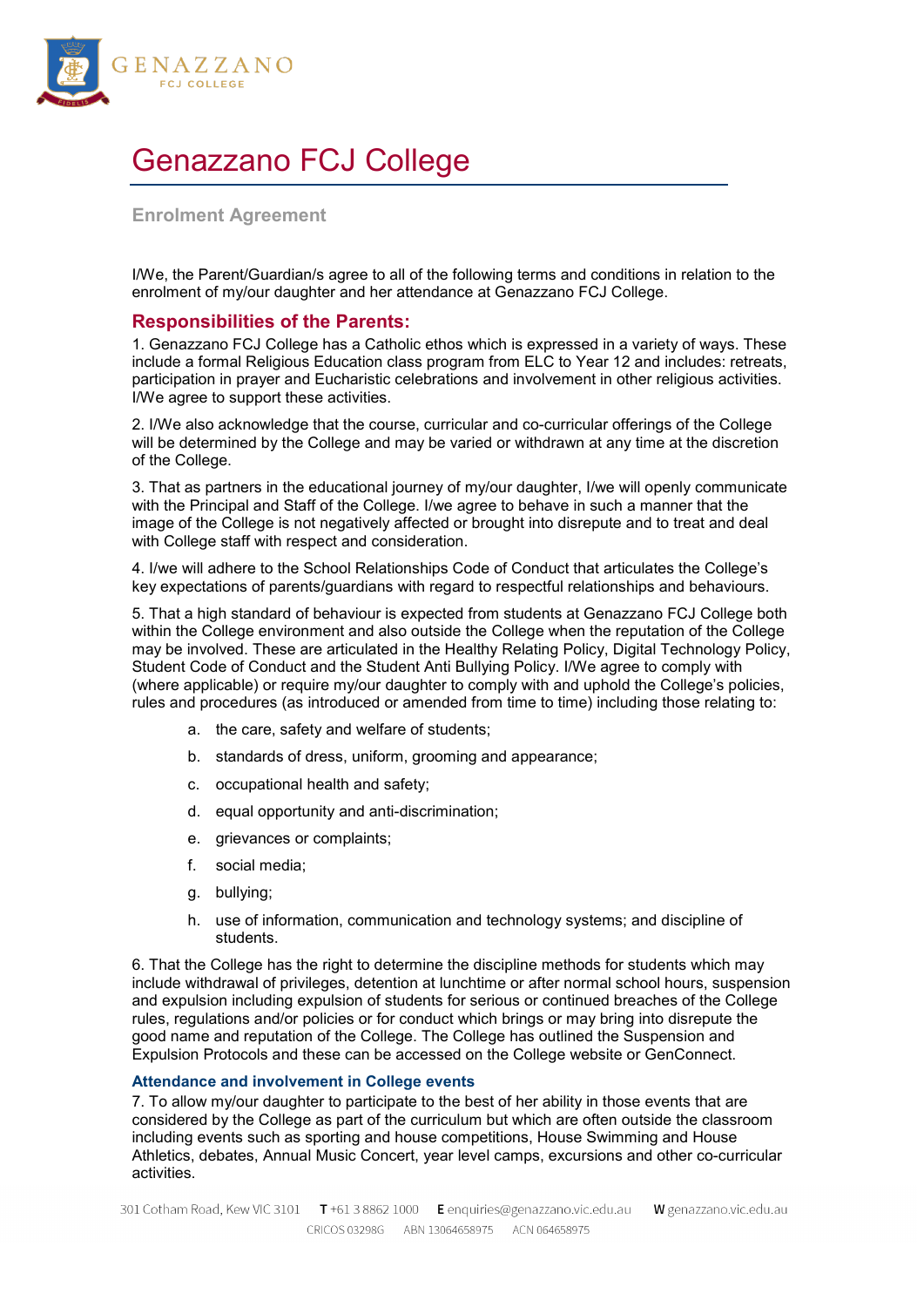8. Students are expected to be in attendance at the College for the full duration of each school term. Only in special circumstances will permission be given for a student to return late or leave early for term vacations, or to be absent during term. I/We will request this extraordinary leave in writing from the Principal and our daughter/s will complete class work and assessments covered in class before they return to usual classes.

## **Loss of property and Insurance**

9. That the College will not be liable for, and no claim will be made in respect of, any damage to or loss of any personal property or possessions of students and that insurance for my/our daughter's personal property and possessions is my/our responsibility.

## **Fees**

10. To be liable for the payment of all accounts rendered by the College in respect of my/our daughter's tuition and other expenses and to comply with the College Fees/Levies Terms and Conditions (as amended from time to time) and acknowledge that the tuition fees and other charges may be increased from time to time at the discretion of the College.

11. To contact and notify the College if circumstances make it difficult to pay any fees or charges in accordance with the College's terms of payment.

12. That my/our daughter's enrolment may be cancelled if I/we fail to pay any accounts rendered by the College for tuition fees or other charges within the College's terms of payment or within the terms of any written agreement permitting a later or deferred payment.

#### **Withdrawal of student**

13. To provide the Principal one full term's prior notice in writing before the withdrawal of my/our daughter from the College including where she is withdrawn prior to commencing at the College. In the event that such notice is not or cannot be given, I/we agree that a fee of up to one full term's fees may be charged and payable by me/us.

## **Communication**

14. To commit to any communication strategy implemented by the College from time to time including:

- Communicating via GenConnect. The online community platform requires all parents provide an active email as this provides access to communication, learning opportunities and collaboration;
- Liaison via the Student Planner;
- Reading each edition of the College eNewsletter;
- Attending Learning Conversations as scheduled;
- Advising of any student absences (in advance, where possible).

15. Promoting our College to the wider community occurs regularly via video and static images of the students in publications, advertising and online. As parents, we accept that my/our daughter may be photographed or filmed and authorise the use of our daughter's image for these purposes. We will advise the Development Office of the College if we disagree with this requirement.

#### **Care and Supervision**

16. The College requires parents/guardians to inform the College if they are away from the family home for more than one week and communicate to the College the care arrangements for their daughter during this time. Please note that Homestay is not permitted for International Students during the school term.

17. To contact and notify the College of any change of address, email address, telephone numbers, other contact details, emergency contact details or changes to family circumstances including any change to the residential address of my/our daughter.

#### **Medical**

18. To keep the College informed in writing of my/our daughter's medical needs from time to time including any significant illness or disability suffered or developed by her and to immediately notify the School of any infectious or contagious disease contracted while attending at the College.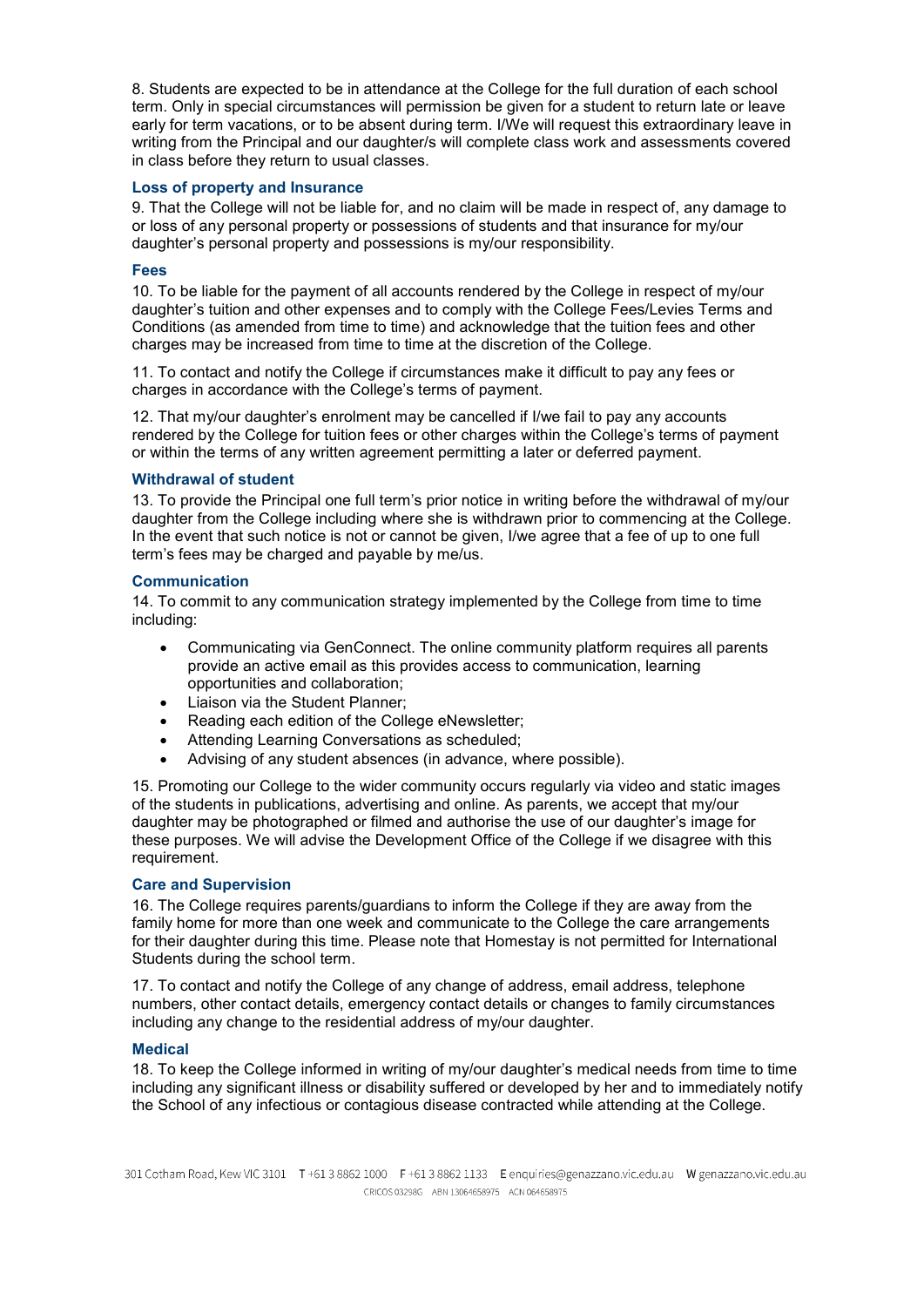It is a compulsory requirement under the **Ministerial Order 706** that parents/guardians of students at risk provide the College with a current **Individual Anaphylaxis Action Plan** signed by the student's **Medical Practitioner** and with an up-to-date **photograph** attached. The Action Plan must **state the allergen/s and have full emergency contact details**. The EpiPen must have a pharmacy label particular to their daughter. Where possible, these should be supplied prior to the first day of the school year.

19. That the College obtain or provide such emergency medical treatment for my/our daughter should such action be deemed necessary by the College or a staff member.

#### **Special Needs**

20. To advise the College as soon as practicable, including when making application for enrolment, or after the date of this Agreement, of any disability including specific learning or behavioural needs that my/our daughter may have and of which the College should be aware and which may require adjustments to be made by the College to meet her special needs in relation to her education.

#### **Complaints and Grievances**

21. The Complaints Policy can be accessed on GenConnect under the Policy Tile. This policy outlines how to make both an informal and formal complaint and who parents/guardians should report their complaint to.

### **Court Orders**

22. To advise the College of all current Court orders, including Family Court orders that may impact on or relate to my/daughter and of which the College should be made aware.

#### **General**

23. That this Agreement binds each parent/guardian, if more than one, jointly and severally so that each of the obligations under this Agreement are joint and several, including for the payment of all College tuition fees and other charges. Where each parent/guardian signs a separate Enrolment Agreement in respect of the same student, each Agreement will be read together as if they were one document and each parent/guardian will be jointly and severally liable for the payment of all College tuition fees and other charges.

24. That a breach of this Agreement may give the College reason to cancel my daughter's enrolment at the College.

# **Dispute Resolution/Mediation**

In the event of any grievance or disputed decision, the parent/guardian is able to access the College Complaints Policy.

If the matter cannot be resolved through use of the College Complaints Policy then the family can appeal to the Principal, Chair of College Council and Victorian Curriculum Assessment Authority at Phone: +61 3 9637 2806 or Email: vrga@education.vic.gov.au.

| <b>Student Name:</b>                                                                                 | Genazzano ID: |
|------------------------------------------------------------------------------------------------------|---------------|
| Year level and year of entry:                                                                        |               |
| Parent / Guardian (1) Name: 2008 2010 2020 2021 2022 2022 2023 2024 2022 2023 2024 2022 2023 2024 20 |               |
|                                                                                                      |               |

301 Cotham Road, Kew VIC 3101 T+61 3 8862 1000 F+61 3 8862 1133 E enquiries@genazzano.vic.edu.au W genazzano.vic.edu.au CRICOS 03298G ABN 13064658975 ACN 064658975